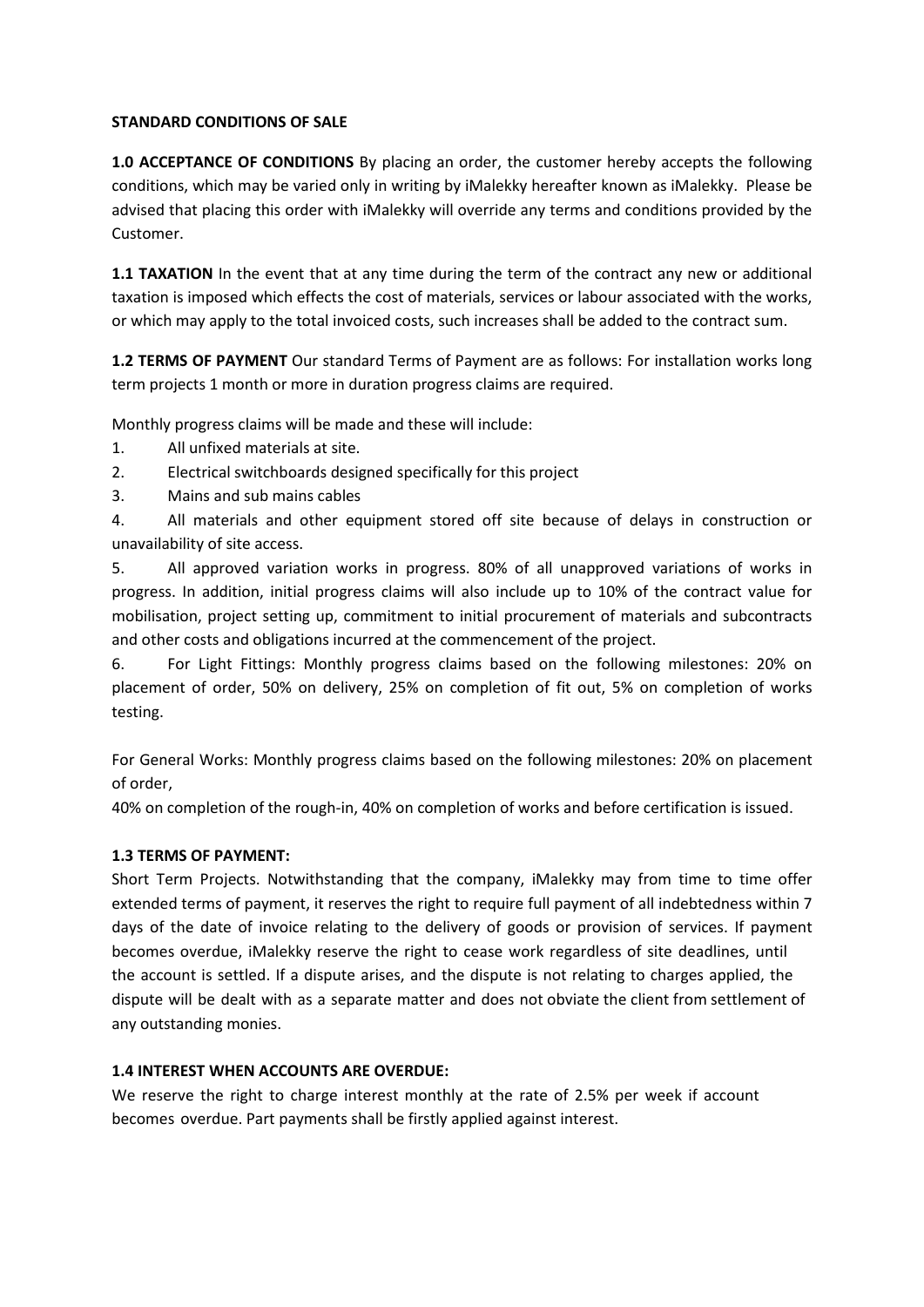#### **1.5 RECOVERY COSTS PAYABLE BY THE CUSTOMER:**

We reserve the right to charge all costs incurred or which may be incurred in recovering or attempting to recover any goods or amount owed by the customer, including any debt collectors commission and any solicitors costs and charges incurred in recovering or attempting to recover any amount owed by the customer. Any part payment shall firstly be credited against interest then debt recovery charges.

### **1.6 RETURN OF GOODS:**

Credits will only be allowed if authorised by iMalekky and at a value calculated by iMalekky. Claims for credits must be made in writing within seven days of delivery and invoice number and date be quoted. Goods being returned are at the risk and cost of the customer at all times. Re stocking fees may apply.

#### **1.7 NON-PAYMENT**

In the event, the product or service provided, is not paid for, iMalekky reserves the right to enter the site of installation under the original contract for work to disable the system, by any means possible, until payment has been made. Once payment has been made iMalekky will return within 5 business days to re-commission the system. The owner of the property gives iMalekky permission to enter the property to conduct both of the aforementioned actions, if required.

### **1.8 EXISTING DAMAGES & STRUCTURAL INTEGRITY OF BUILDING AND MATERIALS**

Unless specifically mentioned as an inclusion in the contract for work, any existing building deficiency (or potential upgrade required) to the structural integrity a building, is to be completed by the owner, prior to commencement of work. iMalekky expect that the owner of the building, conduct their own investigations (at their own cost) into the ability of their structure to carry the weight of the equipment being installed, with a qualified and licensed structural engineer, prior to work commencing. By the owner accepting, the installation booking date, iMalekky are making the presumption that this investigation has been completed prior to commencement and will proceed on this knowledge. iMalekky will be forthcoming with any product specifics, should they be requested, for this process to occur. iMalekky will not be responsible for any existing damages present on-site.

#### **1.9 ROOF TYPES AND POTENTIAL ISSUES**

When installing solar or energy efficiency products on many different and varying roofing materials, there is risk to the roofing material being damaged. These materials all carry risk of damage when walking on and installing products on them. Due to the varying age and condition of the roofing material present on different sites, iMalekky cannot guarantee that no damage will be sustained or caused to the roof during the process of the installation. iMalekky take great care to avoid damage to the materials, but roofing materials such as Aluminium Sheeting, Decromastic Tile, Trim deck, Corrugated Iron and Ceramic Tiled roofs may sustain damage from the nature of the installation. iMalekky take no responsibility for any damage caused and the owner, by accepting our conditions, by placing an order understands the risks involved with the installation and that the damage can be sustained and may result in repairs or replacements (at the owners cost) being required to the roofing material post installation.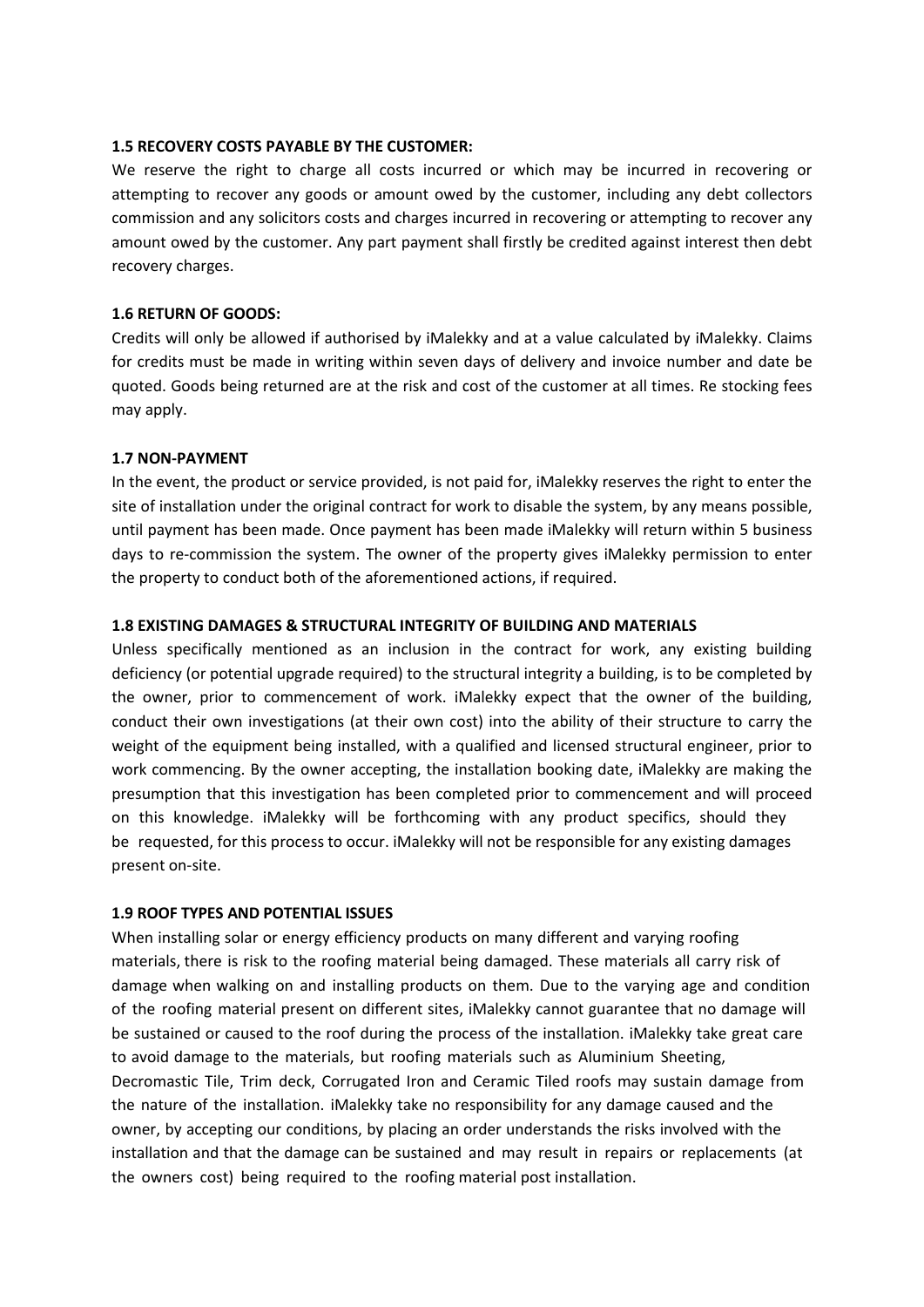## **The Contract**

**2.0 Price Basis** The price is quoted on the condition that supplier items and major material items can be ordered, and stored either on site or off site with storage certificates issued and payment made for materials held in storage.

**2.1 Rise and Fall** Unless specifically stated in our quotation, our quotations are based on the cost of labour and materials at the date of the quotation and is subject to price variation in accordance with the National Electrical Contractors Association Standard Price variation Formula.

**2.2 Copper Variation** Due to the volatile price of copper and the international market, our price associated with copper based products, but not limited to cable has been calculated to include copper costs up to a price of \$9,000.00 A\$/per tonne based on the AEEMA Copper Cathode Index. Should our tender offer prove of interest, any offer by us will be reviewed and fixed at the time of entering into any agreements.

**2.3 Site Productivity Allowance** No allowances are made by iMalekky in our quotations unless stipulated by iMalekky in writing, for the payment of any special or Site Allowances. If these are applicable on any sites that we are engaged on, we would require reimbursement of direct costs plus statutory, overhead and administration costs of twenty five (25) percent.

**2.4 Site Amenities and Ablutions** We have assumed that all site amenities and ablutions will be provided by others free of charge to our company.

**2.5 Special Payments** Unless specifically stated in this quotation, no provision has been made the payment of any special site agreement, award or disability allowances.

**2.6 Site Inductions** Unless specifically stated in this quotation, no allowance had been made for any site inductions. These, where required, will be charged to the customer.

**2.7 Currency Exchange Rates** Where imported equipment is involved, the above price is based on the exchange rate at the time of tendering. Should the actual exchange rate vary from the Base Exchange rate, then the component of imported goods included in the tender price quoted would be adjusted accordingly.

**2.8 Liquidated Damages** Unless specifically stated on this quotation, we will not accept liquidated damages. Where acceptance of liquidated damages is specifically stated, these shall in any case be limited to a maximum of 1% of our Nett contract amount per week to an overall maximum of 5% of our Nett contract amount and shall only then be applied where the cause for such damages is directly applicable to actions on our part.

**2.9 Confidentiality of Documents & Proprietary Information** Drawings, specifications and other information supplied by us as part of our tender shall be regarded as confidential, shall be used only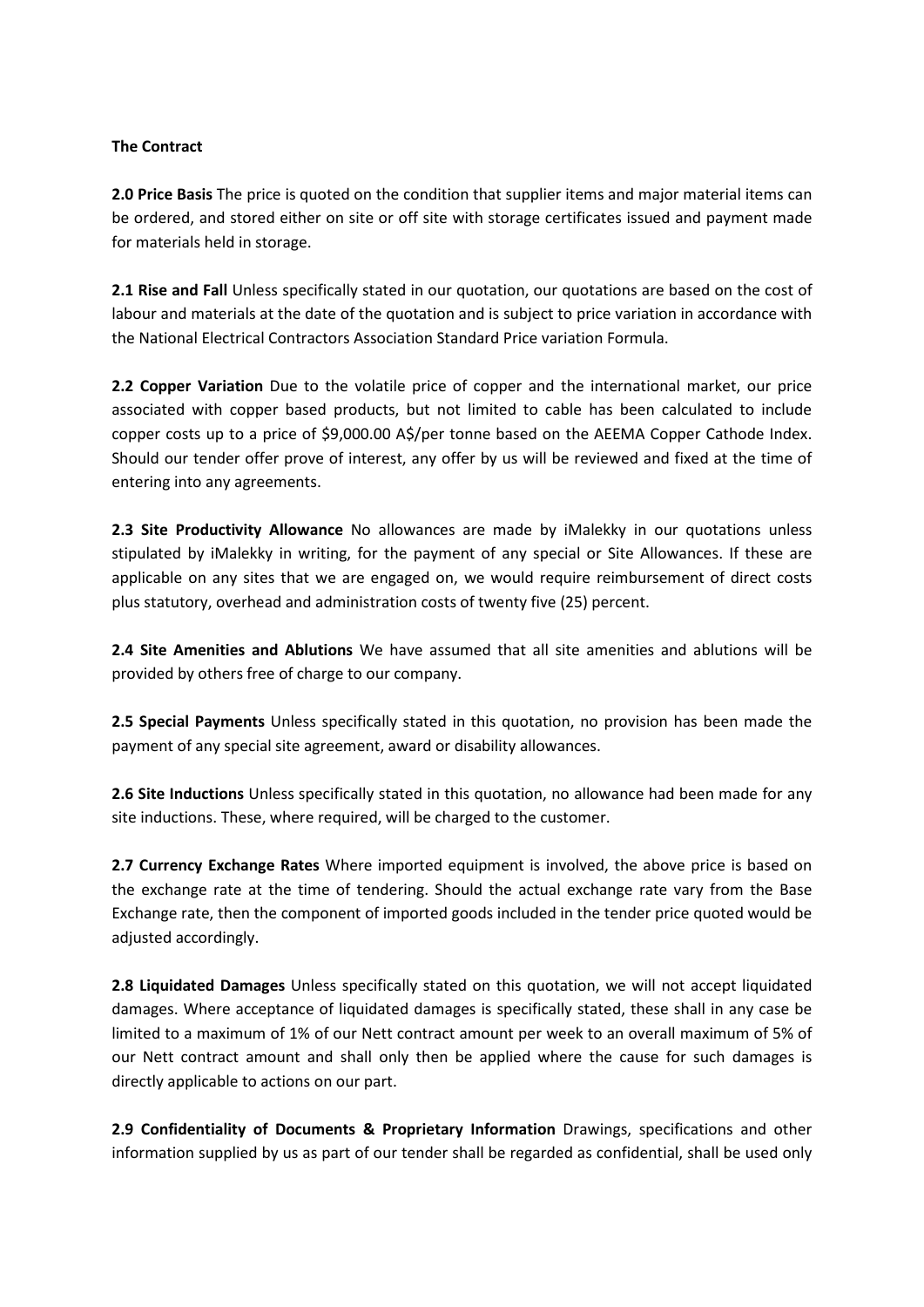for Technical Information, consisting of drawings, specifications, calculations and design shall remain our property and must not be copied or disclosed to any third party unless authorised by us.

**2.10 Consequential Loss Liability Limitation** Unless specifically stated otherwise in our quotation our liability for loss of production, loss of income, the opportunity to earn profits, the financial consequences of business interruption and indirect and consequential loss shall be limited to \$1.00.

**2.11 Title Risk of Loss Title** of goods, services and works undertaken by iMalekky should not pass until full payment for the goods, services and work undertaken has been made by the purchaser. The purchaser hereby authorises and acknowledges that entry will be given to the premises where the goods have been delivered, or installed arrangements will be made for us to regain possession of the goods, for which full payment has not been made.

**2.12 Hazardous Materials** Unless specifically stated in this quotation, the quoted price is based on the assumption that the work for which this quotation is submitted will be executed in a hazardous material free environment. It is a strict condition of his quotation that the customer accepts full responsibility for the resolution of any problems and for delays and additional costs which may result from the presence of these materials in or about the site on which the works (or any part thereof) are to be performed.

**2.13 Work Site Access** We have based our offer on free and unrestricted access to all required work areas.

**2.14 Live Work Clause** It is our strict policy to only undertake live work or work near live conductors where it is safe to do so, particular emphasis is placed on: Compliance with AS/NZA 4836:2001 "Safe working on Low Voltage Electrical Installations, relevant Commonwealth and State Statutory Acts and Work Place Regulations". Our live work procedure is designed to eliminate risk of injury to our employees, damage to your installations and unexpected power disconnections. The above may require us to disconnect or isolate parts of the installation to undertake such work for which additional charges may be applicable.

**2.15 Cancellation Fees** If work is not able to be proceeded with as arranged and if no alternative activities can be undertaken at site, a cancellation fee of 20% of the contract will be charged if the work is confirmed with an agreed start date set and is then cancelled or re-scheduled, based on man hours and materials committed to the work at the time of cancellation where these are not able to be otherwise deployed.

**2.16 Service/Delivery By Installments** Where it is practical, we reserve the right to deliver the goods, service and/or carry out the installation by installments. In such instances progress payments and billings for each installment shall be due in accordance with the clauses "Terms of Payments" above.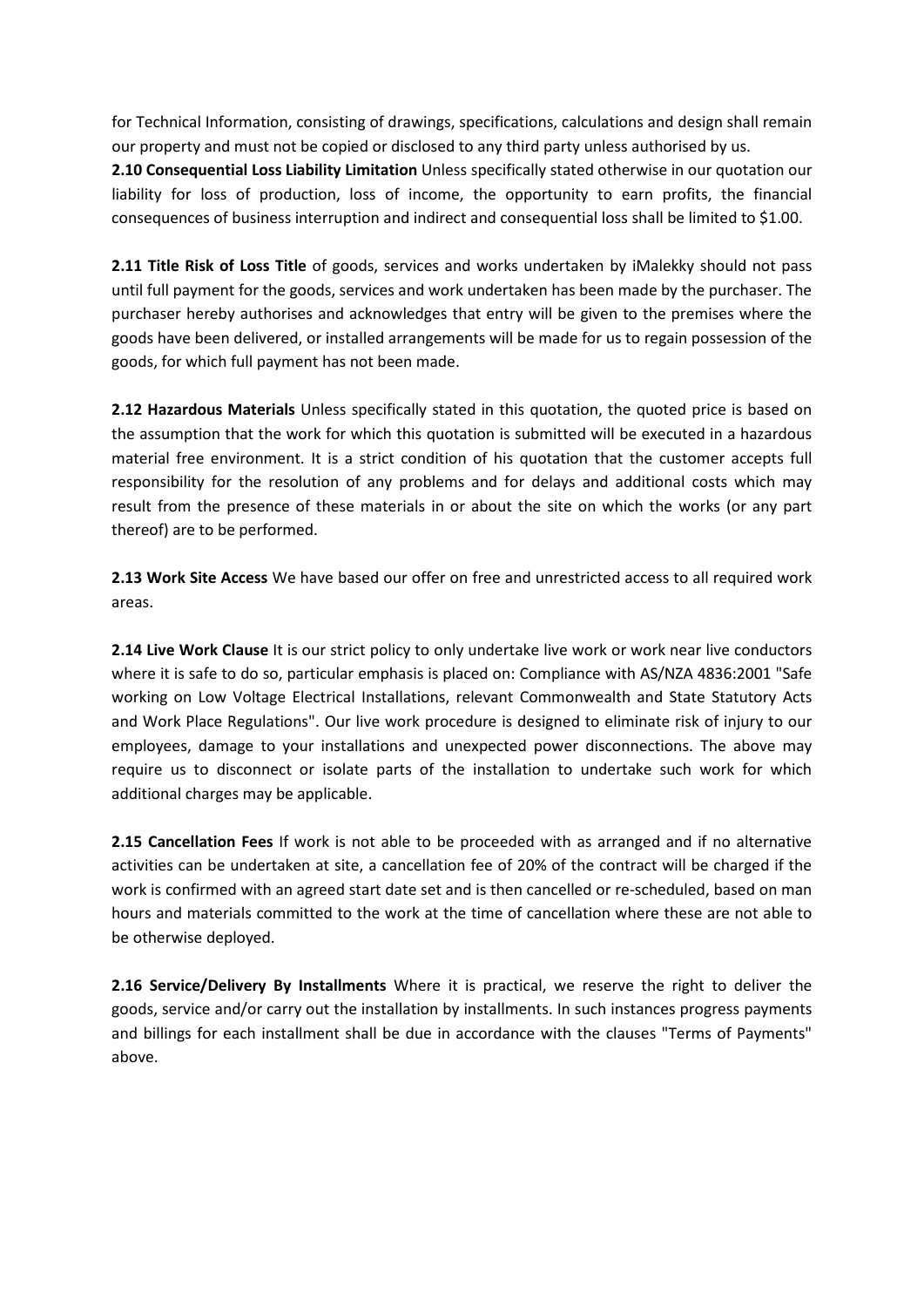**2.17 Delays/Prolongation** Any it specifically mentions it, any quotation provided has been based on the understanding that the contract will be carried out as one continuous project, devoid if delay and with the provision of equipment and services by others as and when needed. Hold over time, waiting time, industrial disputes, inclement weather or any other time spent because of delays/prolongation caused by others will be charged at the applicable NECA standard or agreed contract hourly rates. iMalekky also reserves the right to claim for additional costs where the client requests acceleration of the works to meet revised programming.

**2.18 Site Conditions** This quotation is valid only if the site equipment/plant is in the same condition as stated when this quotation was prepared. Any additional costs incurred due to changes or further damaging of equipment by others will be deemed to be a variation to the contract.

**2.19 Delivery** Delivery periods quoted are subject to change and as such should be treated as estimates only. We will Endeavour to meet delivery dates but do not accept and liability for failure to complete the contract within any specified delivery period unless specifically stated otherwise in our quotation.

**2.20 Performance and Performance Data** Performance data provided by us is based on our experience and from up to date regularly calibrated test equipment. Please be aware we can accept no liability if performance parameters are changed by the customer at the site after final testing and verification.

# **2.21 Normal Working hours**

Pricing: All written and verbally communicated prices are based on a standard 8 hour day, working hours 7.30am to 4.00pm Monday to Friday. All work performed outside normal standard working hours may incur additional costs at penalty or overtime rates at iMalekky's sole discretion.

**2.22 Australian Standard AS2987** For any matters not specifically addressed in your enquiry or this quotation, our offer is based on AS2987 "General conditions of contract for the supply of equipment with or without installation"

**2.23 Inspection and Transportation** Upon completion of work, where applicable, the purchaser will be notified and invited to witness operational and electrical performance test prior to dispatch. We will make every effort to pack and seal customer's items to minimise vibration and the ingress of dust during transportation to site.

**2.24 Warranty** We warrant our workmanship for a period of 12 months from date of delivery. Our warranty is limited to making good or replacement of those parts of our supply, if found to be incorrectly connected or fitted. Where parts or goods are defective which have been supplied to us by others, these are subject to that manufacturer or suppliers warranty.

**2.25 Precedence** In the event of conflict between these conditions and those which may be included in, or implied by any document forming part of an enquiry, specification, quotation, order or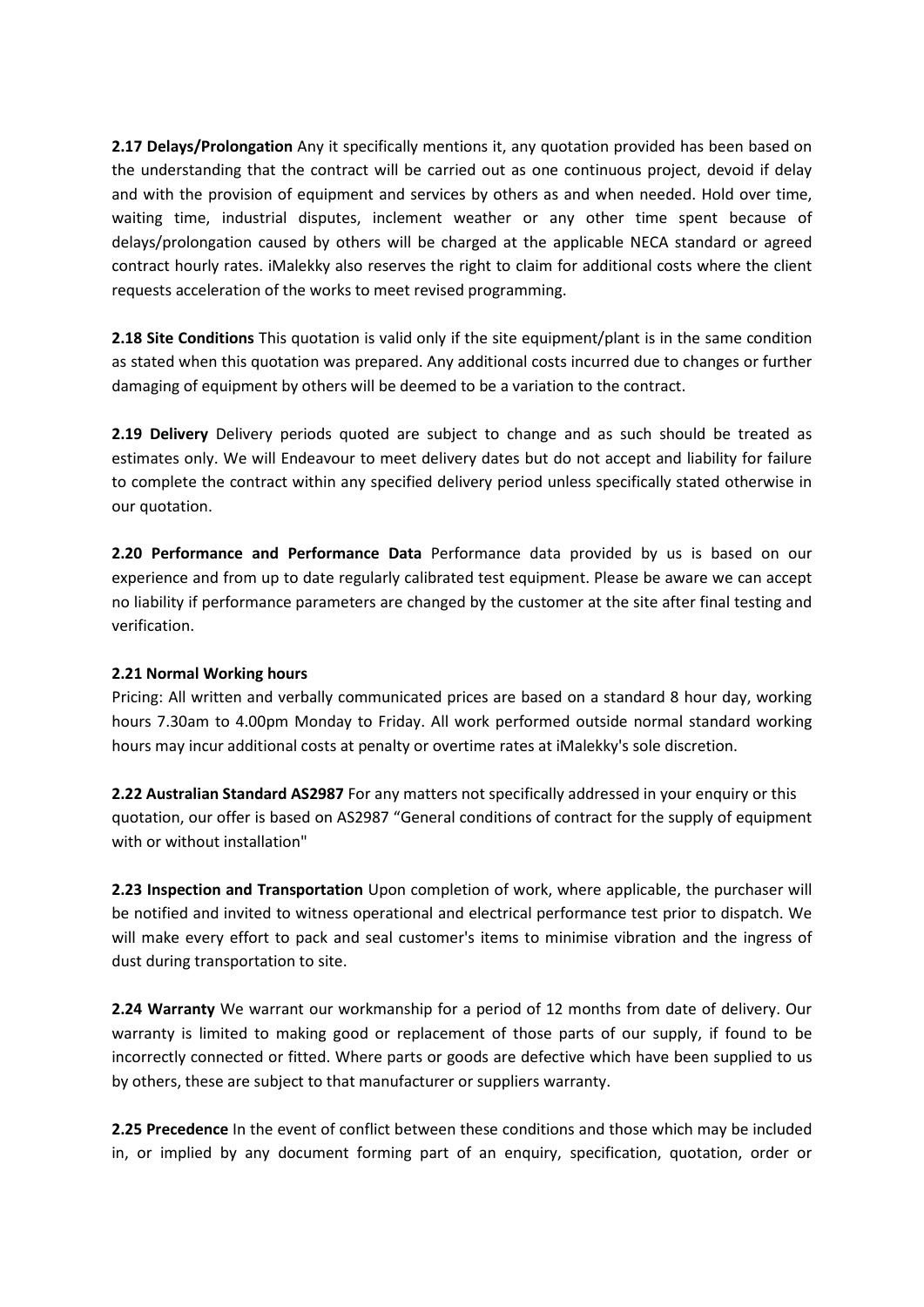contract, than these conditions prevail except in as far as they are expressly varied by us in writing or by law.

**2.26 Information and Drawings** All descriptive specifications, illustrations, drawings, dimensions etc, furnished by us are approximate only and are intended to be by way of general description of the goods or service and do not necessarily form part of the contract unless specifically identified as such by us in writing.

**2.27 Insurance** iMalekky maintains adequate insurance that protects their property, in addition to the interests of Third Parties resulting from the negligence of iMalekky. The existing insurance program in force iMalekky will not accept cross liability, waiver of subrogation, agreement for hold harmless, insurer approval, indemnities arising from any cause, rectification, frustration, consequential losses, nothing of Joint/Co-insured's or permit agreement for insurers to notify insured parties direct. It will be purely at iMalekky's, discretion whether it assumes the responsibility based on commercial/business practice.

**2.28 Non-solicitation** The customer/client agrees not to solicit or entice away from iMalekky (or attempt to do so) any employee, consultant or customer of iMalekky or engage any of iMalekky employees in any other capacity without prior notice and permission of iMalekky.

**2.29 Subcontracting Services to Principal Contractors** Where a principal contractor has subcontracted iMalekky to conduct electrical work and/or solar installations for their clients/customers, iMalekky act as a representative only for that principal contractor. In this event the principal contractor is responsible for advising their client/customer of these terms and conditions and these pre-determined terms and conditions will form a part of the agreement between the principal contractor and iMalekky, and by association, between the principal contractors client/customer and iMalekky.

# **2.30 Breach of Contract**

iMalekky shall not be liable or be deemed to be in breach of contract by reason of any delay in performing, or any failure to perform any of the specified Works if the delay or failure was due to any cause beyond iMalekky control. Including but not limited to an act of god, government act, fire explosion, accident, discovery of hazardous material, civil commotion or industrial dispute.

**2.31 Electrical Safety** Please note that if during the course of installation when works are been conducted within and around switchboards that if the same is found defective or deemed to be unsafe by the Licensed A. Grade electrician you will immediately be notified. The power if isolated will not be re-energised until such time as the existing condition has been rectified and made safe in accordance to state regulations. All costs associated with the rectification works including materials and labour shall be to the customer's account. All works shall be notified to the chief electrical inspector as required.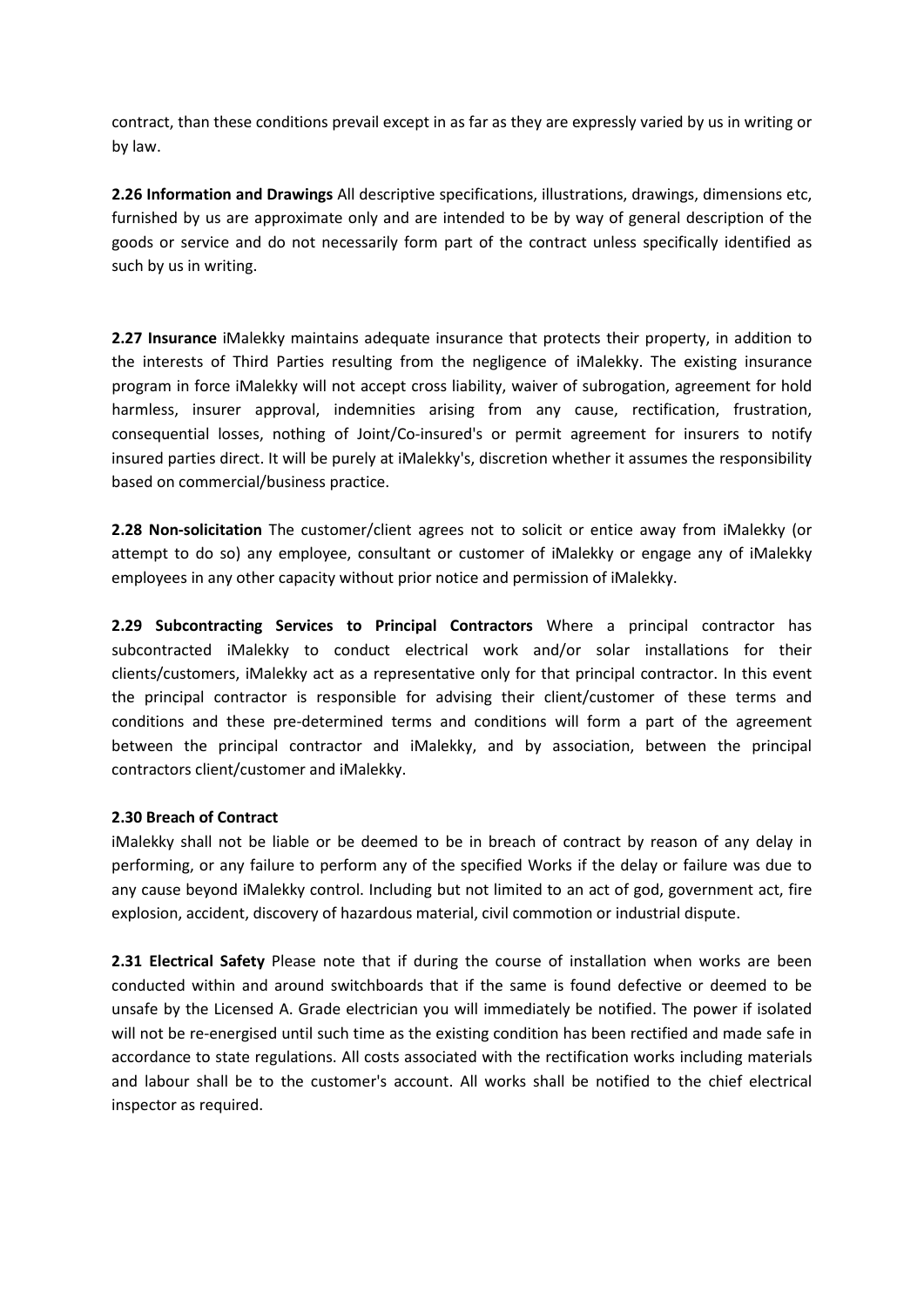**2.32 Break-up of Prices** The Break- up of prices quoted are submitted for the purpose of a guide only. Should any of the quoted figures be deleted from the contract, we reserve the right to revise the amount quoted/tendered.

**2.33 Contract Conditions** We advise that prior to acceptance of an order for works, the conditions of this contract will be mutually agreed with our company.

**2.34 Construction Industry Payments Act 2004** All payment claims are made in accordance with the provisions of the "Building and Construction Industry Payments Act 2004"